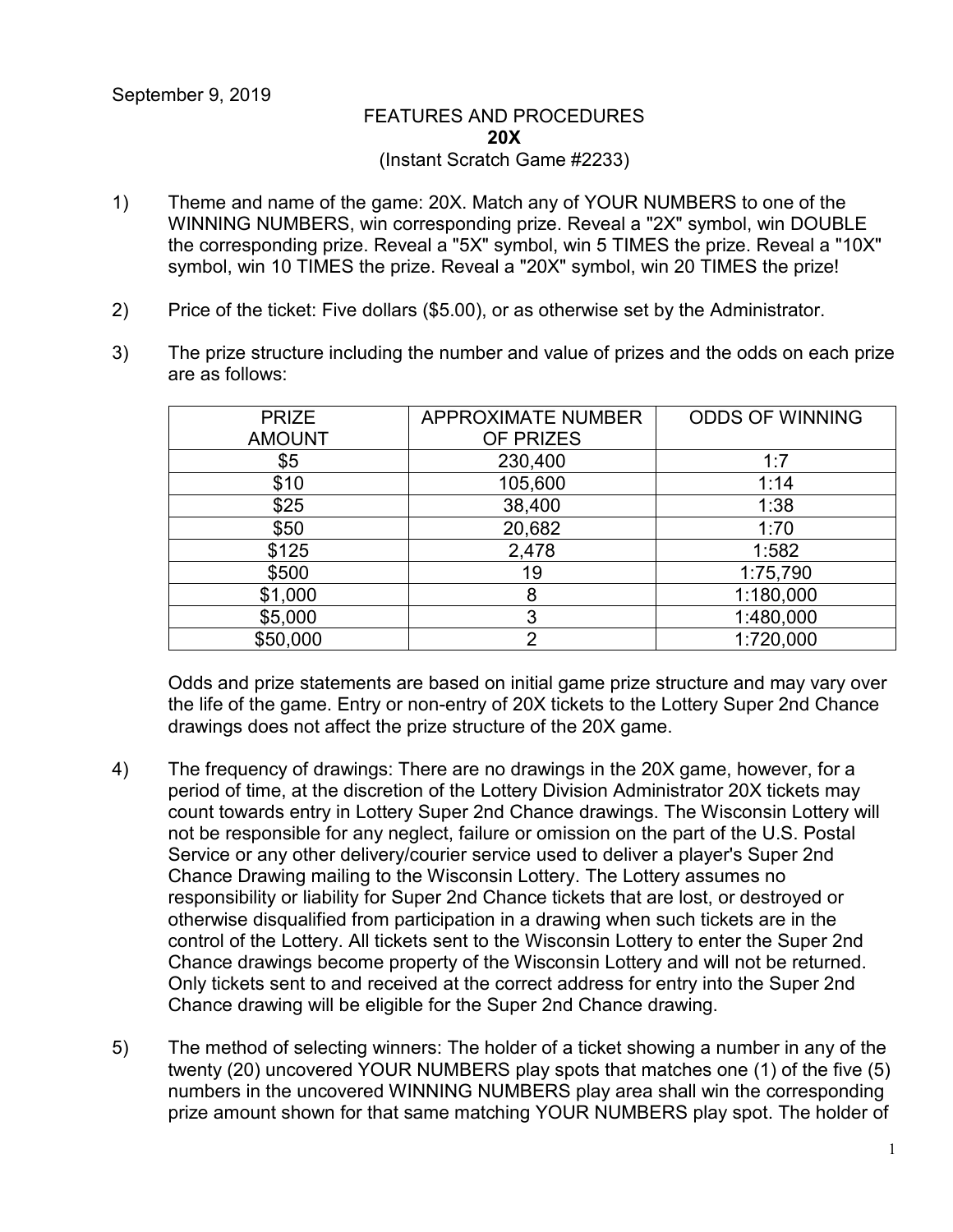a ticket showing a "2X" play symbol in any of the twenty (20) uncovered YOUR NUMBERS play spots shall win two (2) TIMES the corresponding prize amount automatically regardless of the numbers in the WINNING NUMBERS play area. The holder of a ticket showing a "5X" play symbol in any of the twenty (20) uncovered YOUR NUMBERS play spots shall win five (5) TIMES the corresponding prize amount automatically regardless of the numbers in the WINNING NUMBERS play area. The holder of a ticket showing a "10X" play symbol in any of the twenty (20) uncovered YOUR NUMBERS play spots shall win ten (10) TIMES the corresponding prize amount automatically regardless of the numbers in the WINNING NUMBERS play area. The holder of a ticket showing a "20X" play symbol in any of the twenty (20) uncovered YOUR NUMBERS play spots shall win twenty (20) TIMES the corresponding prize amount automatically regardless of the numbers in the WINNING NUMBERS play area.

- 6) The method of making payment to winners:
	- A. Submission of the original ticket (not a copy), as provided below, shall be the sole method of claiming a prize.
	- B. Payment of prizes under six hundred dollars (\$600) may be made by presenting the ticket for validation and payment to any Wisconsin Lottery retailer by the claim deadline under 6(G).
	- C. The original winning ticket must be signed by a single human being. For-profit and non-profit entities, trusts, and other non-human beings are not eligible to play or claim a prize in this game. Payment of any prize totaling five hundred thousand, nine hundred ninety-nine dollars (\$500,999) or less may be made by either 1) signing the back of the original winning ticket, completing a Lottery claim form and presenting it in person to any Lottery office for validation and payment by the claim deadline under section 6(G), or 2) by signing the back of the original winning ticket, completing a Lottery claim form and mailing it for validation and payment to Lottery Headquarters in Madison. If claiming a prize by mail, the original winning ticket and Lottery claim form must be mailed to Lottery Headquarters in Madison in a properly addressed envelope with the postage duly prepaid by the claim deadline under section 6(G). Payment of any prize totaling five hundred and one thousand dollars (\$501,000) or more must be made by signing the back of the original winning ticket, completing a Lottery claim form and presenting it in person to the Lottery Headquarters in Madison for validation and payment by the claim deadline under section 6(G). Personal appearance may be waived at the Lottery Division Administrator's sole discretion.
	- D. Tickets are void if stolen, unissued, mutilated, altered, counterfeit, or otherwise fail validation tests. The Lottery at its sole discretion reserves the right to pay any mutilated ticket based upon the facts and circumstances of the particular claim. Such action by the Lottery is final and non-reviewable.
	- E. Tickets are void if misprinted. "Misprinted" means any mistake or difference from the original ticket or game specifications of any kind in the printing, manufacturing, packaging or other processing related to the production or distribution of the ticket caused by the raw materials, processes or handling of